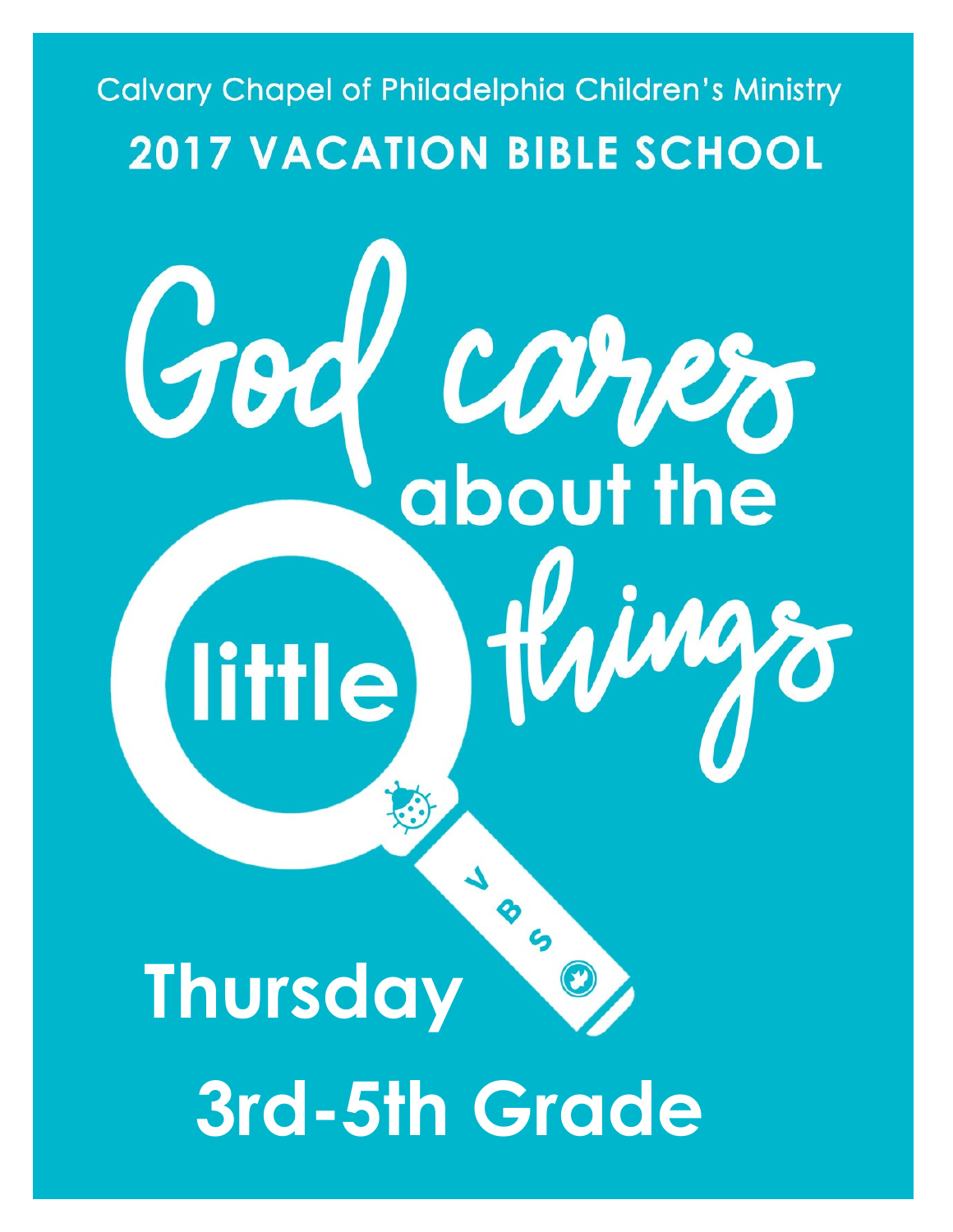### God cares about our service

The Objective is the key concept for this weeks lesson. It should be the main focus of the study

These are the key verses that you will find helpful in teaching your study this week. The "Main passage" is the basis of the study, where the other verse support the objective of the lesson.

There is a memory verse for the students that relates to every study. If a student can memorize the verse for the following week you may give them a prize from the "reward box" found on your cart.

An introductory activity or question that will settle the class, draw their attention to the study and prepare their hearts for God's Word

#### **Objective This lesson will use the parable of the talents to show that we can serve the Lord with whatever we have.**

**Key Verses** Matthew 25:14-29—Main Teaching Passage

#### **Memory Verse** - Ephesians 2:10

**"**For we are His workmanship, created in Christ Jesus for good works, which God prepared beforehand that we should walk in them."

### **Hook**

Ask the students to make a list of the most important jobs that people do. They might come up with ideas like doctors, police officers, presidents, etc. Write those things down on the board. Then tell the students what you do as an occupation. Write that down on the board and ask them if that job is important. Explain how your job is important (Example: I am a stay-at-home mom. I care for my children etc.)

Now write, "being kind," "generosity," and "loving you neighbor" on the board and tell the students that these are things that God asked us to do. Are these things less important than any of the jobs written in the other list?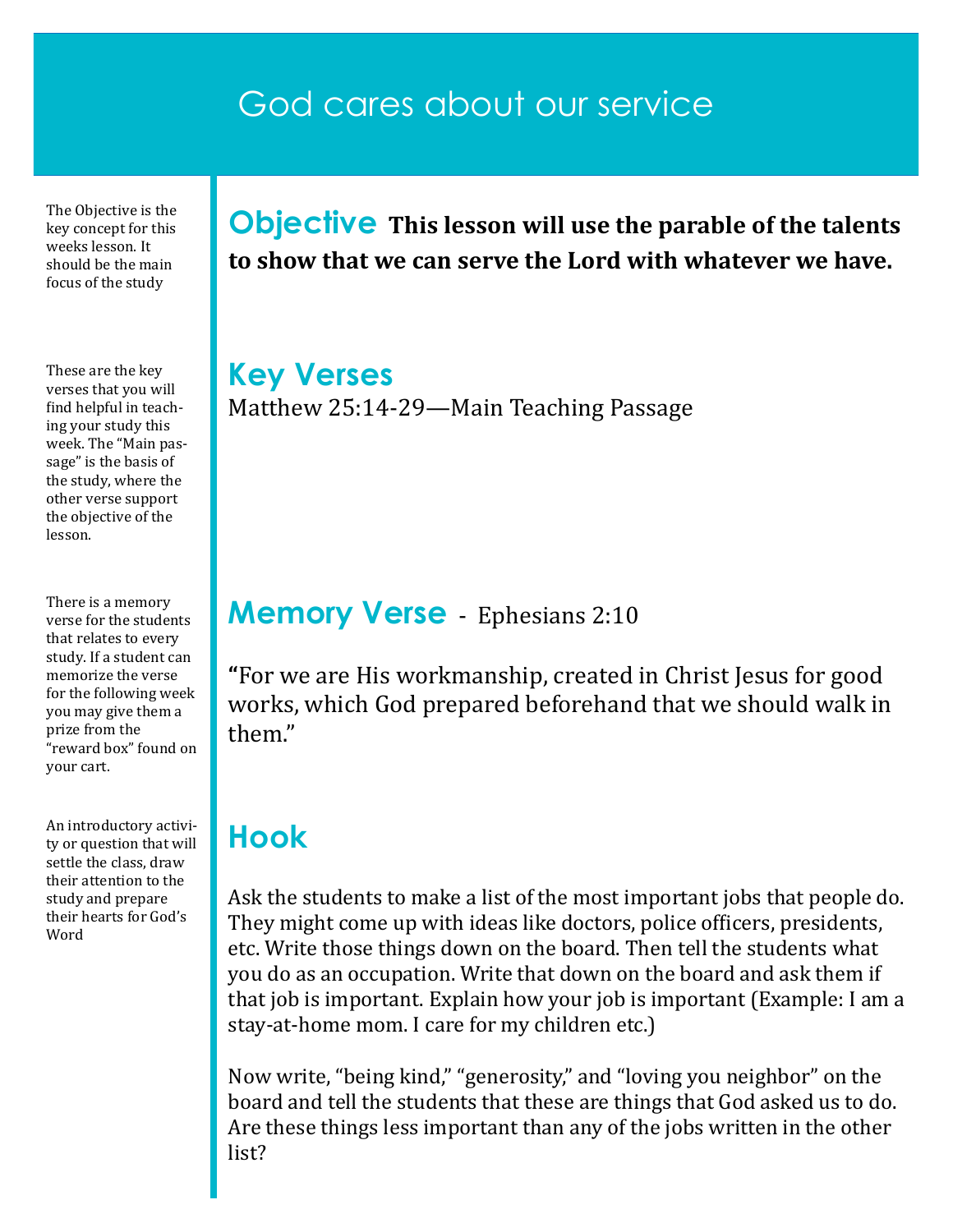What does the Bible say? This is where we will read a passage or series of passages that teach on the subject of the day.

The interpretation/ exegesis of the passage. What does this passage mean? How does this passage apply to my life?

# BOOK

In Matthew 25 Jesus told His disciples a parable about a Master with three servants. The Master went away, but before leaving, he entrusted the three servants with his property, each according to his ability. To the first servant he gave 5 talents (a talent is a unit of money), to the second he gave 2 talents and the third he gave 1 talent. The first two servants were faithful. They used the talents wisely and when the master returned, they had doubled their money. The third servant, however, buried his talent in the ground, and when the master returned, he only had that same one talent to give back to him.

The master rewarded both of the first two servants. He told them "well done, good and faithful servant." He rewarded them by giving them more responsibilities. The other servant had his one talent taken away from him. He was called wicked and lazy and was sent out away from the master. The passage then closes by stating that to those who serve faithfully and well will receive more, but to those who do not serve well, even what they have will be taken away from them.

The master here symbolizes Jesus. He has gone away, but has given us work to do while He is gone. We can be faithful and be about His business, working to bring about the Kingdom here on earth. Or we can be lazy and neglect the Lord's work that He has prepared for us to do.

This whole passage is keyed off of verse 15, "Each according to his ability." This tells us that anyone can be serving the Lord, no matter how old or young, not matter how big or small. We are capable to doing what the Lord has given us to do today according to our ability.

### LOOK

Yesterday we looked at how God cares about and sees our failures. We saw that if we mess up we can go to God and seek forgiveness and He will be just and faithful to forgive us. He cares about us, and He cares about what we do, so if we mess up, we disappoint our King. Today we are looking at the other side of that story. Today we see that God also cares about the things that we do well. He cares about us and what we do, and He takes joy when we serve Him well. God doesn't just see the small sins in our lives, He also sees the small victories.

In today's passage Jesus tells a story about three servants. Each of them are given some money according to their abilities. The first is given five, then second two and the third is given one portion of money. Notice that the third servant wasn't asked to do the same work as the first servant. They were not being judged against each other, they were being judged against what the master had asked them to do.

The first two servants were faithful and served well. They invested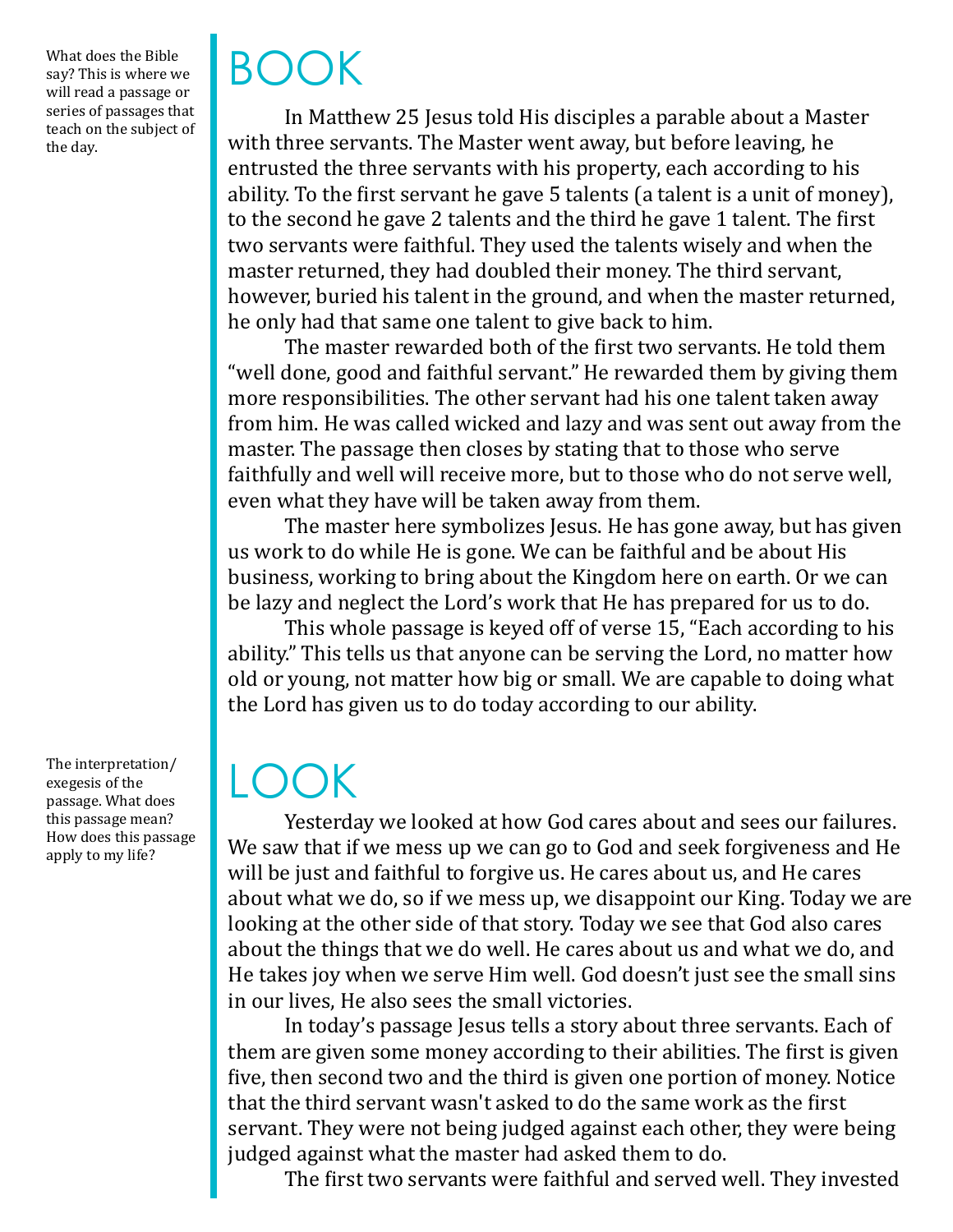## LOOK (Continued)

their treasure well and were able to give back to the master more than what they were given. The last servant however did not follow suit. He buried his talent in the ground and did not use it in the way that the master had asked.

You and I have been given time and different talents and treasures from the Lord. We have to be thoughtful about the way that we use those three things:

Time—How do we spend the time that God has given us? Do we use it well, or do we waste time doing things that we shouldn't Talents– What abilities has the Lord given you? How can you use those things for God?

Treasure– Are we going to use our money in ways that bring lasting impact to God's kingdom or are we going to use it on frivolous things?

Whatever the answers to the above three things are, we need to remember one important thing. God isn't asking you to be like Billy Graham or Hudson Taylor, who both travelled the world telling people about Jesus. You aren't old enough, and you don't have enough money. Maybe you will do that later in your life, but right now God still cares about what you are doing. You don't need to act like Paul the apostle to bring God pleasure, you simply need to do the things He is asking you to do right now.

Every time you are kind and polite to someone, you bring God joy. When you read God's Word and pray to Him, it give Him pleasure. When you love your neighbor, when you tell the truth, when you help people in need, God sees those things and He is blessed by them. God sees your little acts of service and your big acts, and He cares about them both.

## TOOK

As a class, memorize Ephesians 3:10.

Review the lesson by asking the class what kinds of things they can do to serve God today.

**Pray:** Ask the Lord to show the class ways that they can honor Him.

**Parent Question:** How can I use my time, talents, and treasure to serve God?

What is my response to this passage of Scripture? How should my life change according to what this passage teaches me? What are the practical things I can do throughout the week to make this true in my life?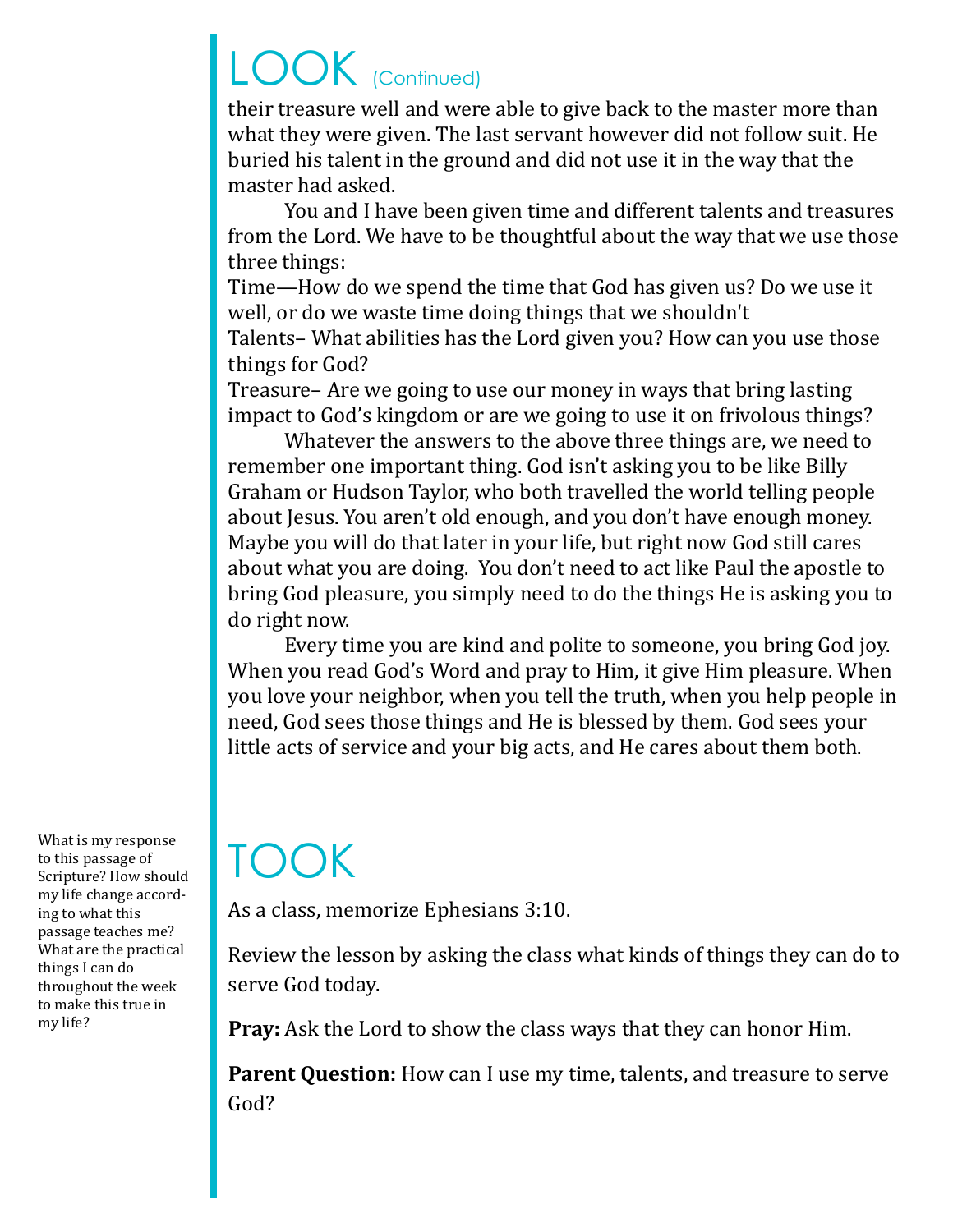## FURTHER STUDY

### **Commentary on Matthew 25:14-29 by David Guzik**

B. The parable of the talents.

1. (14-15) Jesus describes a master who gives instructions to his servants before departing on a long journey.

"For the kingdom of heaven is like a man traveling to a far country, who called his own servants and delivered his goods to them. And to one he gave five talents, to another two, and to another one, to each according to his own ability; and immediately he went on a journey."

a. A man traveling to a far country, who called his servants and delivered his goods to them: This was not a strange idea in the ancient world, where servants (slaves) were often given great responsibility. This was often the safest and smartest thing a man could do with his money.

i. "The best thing he could do with his money in his absence, dividing it among carefully selected slaves, and leaving them to do their best with it." (Bruce)

ii. "This parable takes up the question which that of the bridesmaids left unanswered: what is 'readiness'?" (France)

b. To one he gave five talents, to another two, and to another one: A talent was not an ability (though this parable has application to our abilities), but a unit of money worth at least \$1,200 in modern terms, and likely much more.

i. "The talent was not a coin, it was a weight; and therefore its value obviously depended on whether the coinage involved was copper, gold, or silver." (Barclay)

ii. "The English use of 'talent' for a natural (or supernatural) aptitude derives from this parable…But of course the Greek talanton is simply a sum of money…it was generally regarded as equal to 6,000 denarii." (France) "If a talent were worth six thousand denarii, then it would take a day laborer twenty years to earn so much." (Carson)

iii. In the application of this parable it is appropriate to see these talents as life resources – such as time, money, abilities, and authority.

c. To each according to his own ability: The servants were given different amounts of money according to their ability. One servant only received one talent, yet we should see that this was not an insignificant amount. Some received more; but everyone received something and everyone received a large amount.

i. "The talent which each man has suits his own state best; and it is only pride and insanity which lead him to desire and envy the graces and talents of another. Five talents would be too much for some men: one talent would be too little." (Clarke)

2. (16-18) The servants manage the master's money.

"Then he who had received the five talents went and traded with them, and made another five talents. And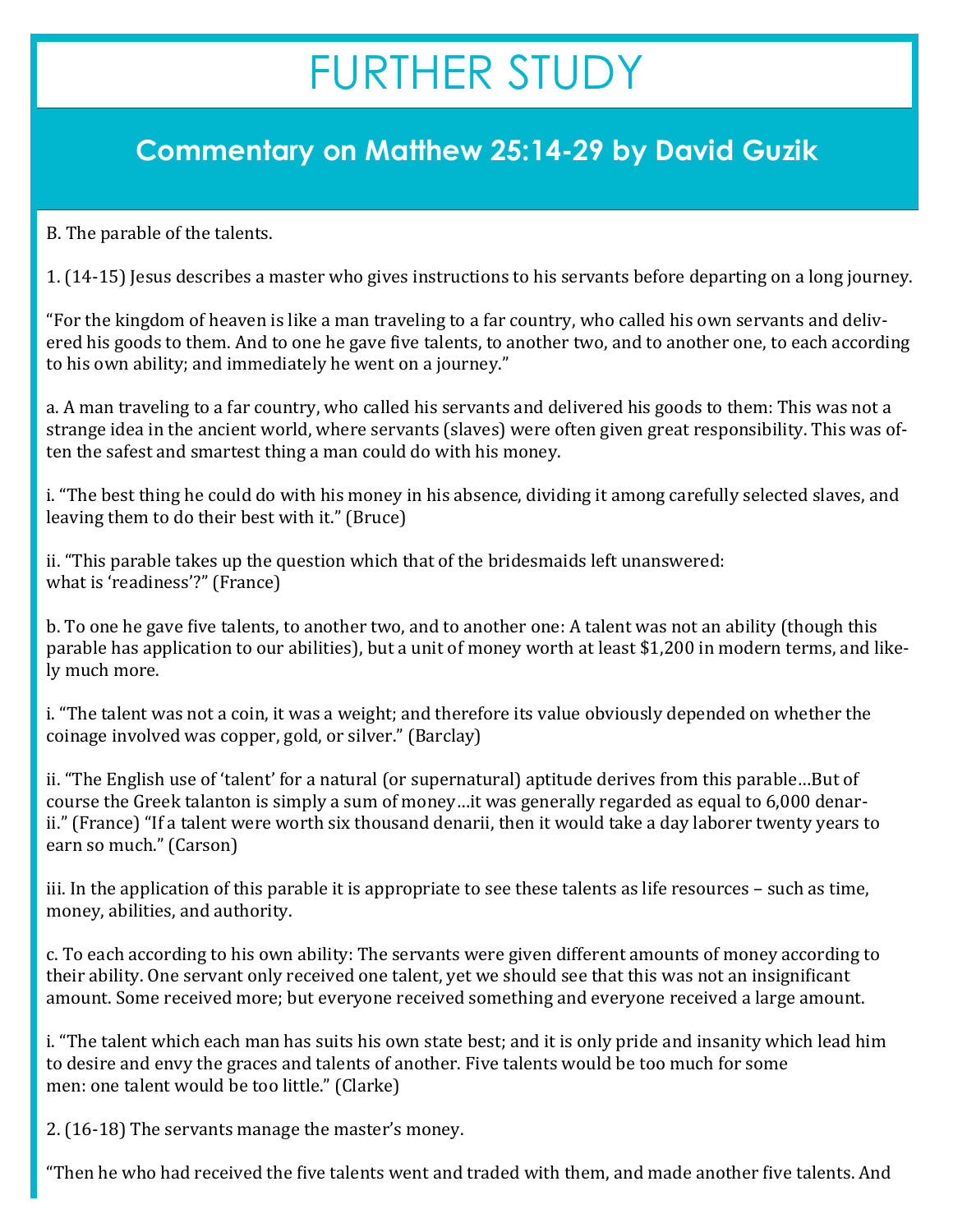likewise he who had received two gained two more also. But he who had received one went and dug in the ground, and hid his lord's money."

a. He who had received the five talents went and traded with them: Each of those who had received talents from their master did with them as they saw fit. Two of them tradedwith their talents and earned more talents (made another five talents…gained two more also).

i. Went and traded implies direct action. "The point is that the good servants felt the responsibility of their assignment and went to work without delay." (Carson)

ii. We aren't told how they traded with their talents. Perhaps they loaned the money at interest, perhaps they used the money and bought things and sold them for more money. The point is that they used what they had and gained more by using.

iii. We can say many good things about the work of the first two servants:

- · They did their work promptly.
- · They did their work with perseverance.
- · They did their work with success.
- · They were ready to give an account to their master.

b. He who had received one went and dug in the ground, and hid his lord's money: The third servant did almost nothing with his master's money. He took some care that it would not be lost (by hiding it), but he did nothing positive with his master's money, in contrast to the first two servants.

3. (19-23) The first two servants are judged.

"After a long time the lord of those servants came and settled accounts with them. So he who had received five talents came and brought five other talents, saying, 'Lord, you delivered to me five talents; look, I have gained five more talents besides them.' His lord said to him, 'Well done, good and faithful servant; you were faithful over a few things, I will make you ruler over many things. Enter into the joy of your lord.' He also who had received two talents came and said, 'Lord, you delivered to me two talents; look, I have gained two more talents besides them.' His lord said to him, 'Well done, good and faithful servant; you have been faithful over a few things, I will make you ruler over many things. Enter into the joy of your lord.'"

a. After a long time the lord of those servants came: The long delay would tempt the servants to think that they would never give an account for their management, yet they most certainly would.

b. You have been faithful over a few things, I will make you ruler over many things: The reward was the same for both servants, even though one was given five talents and the other was given two talents. Each performed the same according to the resources they had received.

c. Well done, good and faithful servant: This shows that the master looked for goodness and faithfulness in His servants. Whatever financial success these servants enjoyed came because they were good and faithful. The master looked first for these character qualities, not for a specific amount of money.

i. "It is not 'Well done, thou good and brilliant servant;' for perhaps the man never shone at all in the eyes of those who appreciate glare and glitter. It is not, 'Well done, thou great and distinguished servant;' for it is possible that he was never known beyond his native village." (Spurgeon)

ii. "It is better to be faithful in the infant-school than to be unfaithful in a noble class of young men. Better to be faithful in a hamlet over two or three score of people, than to be unfaithful in a great-city parish, with thou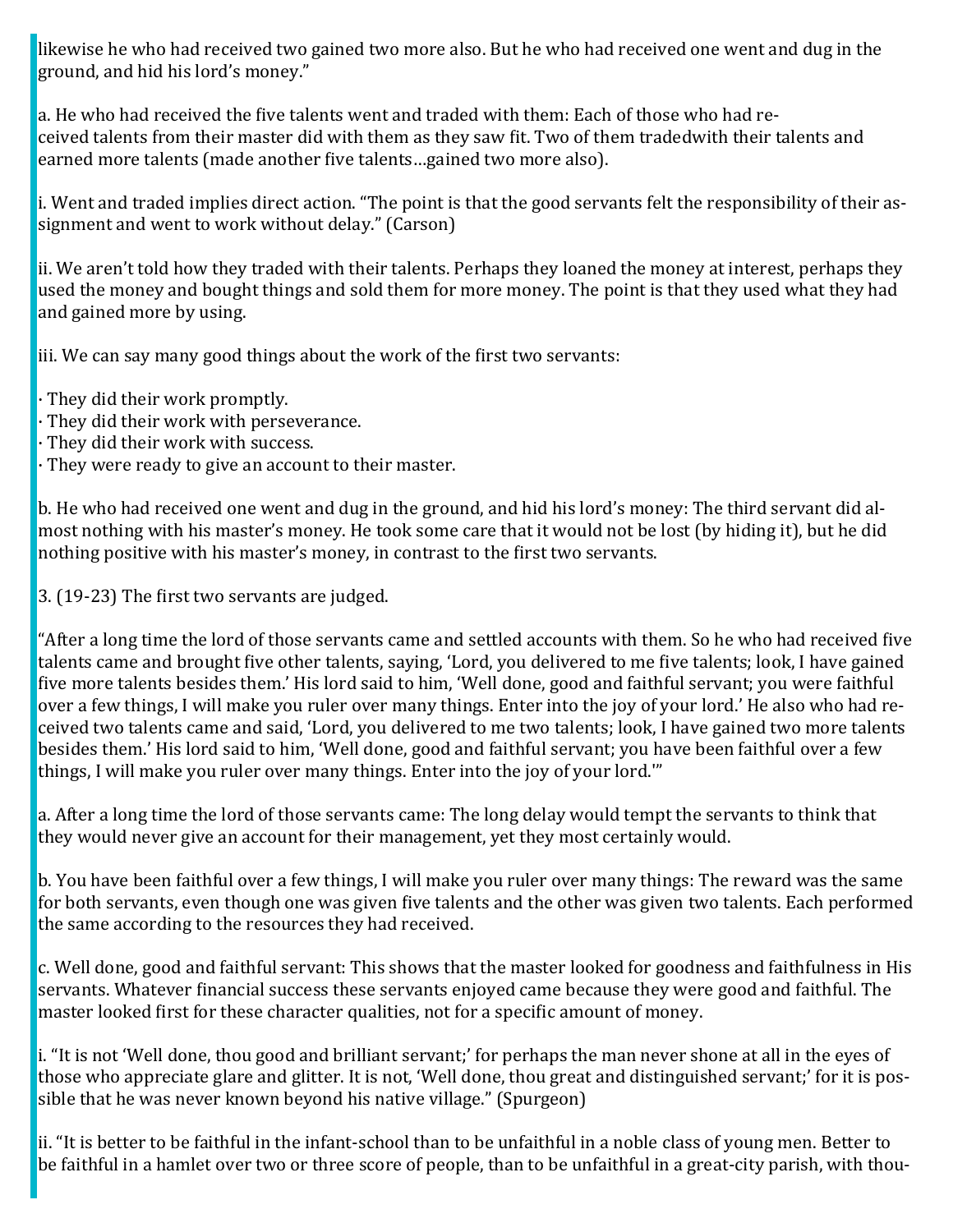sands perishing in consequence. Better to be faithful in a cottage meeting, speaking of Christ crucified to half-a hundred villagers, than to be unfaithful in a great building where thousands congregate." (Spurgeon)

d. Enter into the joy of your lord: This has the echo of heaven in it. The idea is that there is a place of joy belonging to the master of these servants, and they are invited to join the master in that place. There is a sense of heaven about this destiny for the two faithful servants.

i. "This is not the servant's portion, but the Master's portion shared with his faithful servants…not so much that we shall have a joy of our own as that we shall enter into the joy of our Lord." (Spurgeon)

ii. We can say of the reward for the first two servants:

- · They received praise from their master.
- · They received a promise of future blessing.
- · They received glory, "the joy of your lord."

4. (24-30) The third servant gives account.

"Then he who had received the one talent came and said, 'Lord, I knew you to be a hard man, reaping where you have not sown, and gathering where you have not scattered seed. And I was afraid, and went and hid your talent in the ground. Look, there you have what is yours.'"

a. Then he who had received the one talent came: The master judged each of the servants individually. If they were taken as a group, they did very well: 8 talents given and 15 talents returned. Yet each one was judged on their individual faithfulness and effort.

i. "Remember, my hearer, that in the day of judgment thy account must be personal; God will not ask you what your church did – he will ask you what you did yourself." (Spurgeon)

b. I knew you to be a hard man, reaping where you have not sown: The servant who merely buried his talent tried to excuse himself because of his master's great power. In fact, he believed his master to be in some sense omnipotent: reaping where you have not sown, and gathering where you have not scattered seed.

i. A hard man: "Grasping, ungenerous, taking all to himself, offering no inducements to his servants." (Bruce)

ii. F.B. Meyer expressed the thinking of this servant: "I can do very little; it will not make much difference if I do nothing: I shall not be missed; my tiny push is not needed to turn the scale."

iii. "It is the genius of wicked men to lay the blame of their miscarriages upon others, oftentimes upon God himself." (Poole)

c. Look, there you have what is yours: The third servant seemed proud of himself. Because the master was so powerful and (in the mind of the servant) didn't need his help, the third servant thought that the master would be pleased that he did nothing and could say, "Look, there you have what is yours." He seemed to have no idea how much he had displeased his master.

i. We can say in the third servant's favor that at least he still understood that what he had been given belonged to his master. He said, "you have what is yours." Many modern servants of God think that when God gives them something, it no longer belongs to God; it belongs to them and they can do with it as they please.

ii. Yet "albeit this man was doing nothing for his master, he did not think himself an unprofitable servant. He exhibited no self-depreciation, no humbling, no contrition. He was as bold as brass, and said unblushingly, 'Lo,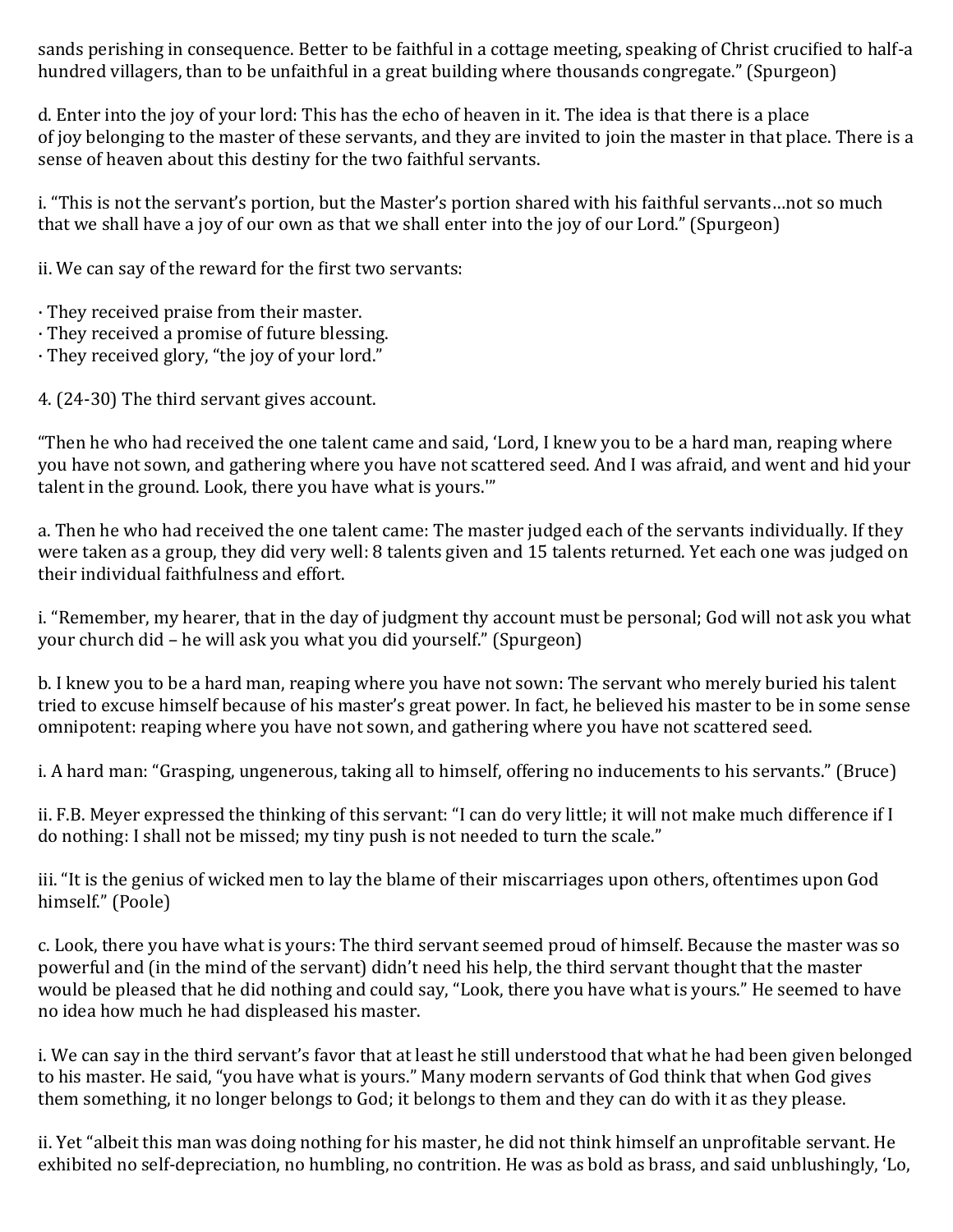there thou hast that is thine.'" (Spurgeon)

iii. We can say of the work of the third servant:

· He didn't think.

- · He didn't work.
- · He didn't even try.
- · He made excuses.

5. (26-30) The third servant is judged.

"But his lord answered and said to him, 'You wicked and lazy servant, you knew that I reap where I have not sown, and gather where I have not scattered seed. So you ought to have deposited my money with the bankers, and at my coming I would have received back my own with interest. Therefore take the talent from him, and give it to him who has ten talents. For to everyone who has, more will be given, and he will have abundance; but from him who does not have, even what he has will be taken away. And cast the unprofitable servant into the outer darkness. There will be weeping and gnashing of teeth.'"

a. You wicked and lazy servant, you knew that I reap where I have not sown: The condemnation of this third servant – here called a wicked and lazy servant – was strong. The sovereignty of the master never excused the laziness of the servant. It condemned that laziness all the more.

i. Those who don't work for the Lord, or pray, or don't evangelize because God is sovereign condemn themselves by their laziness. By their actions (or lack of action) they show that they are like the wicked servant in the parable. They do not know their Master's heart at all. "The lord of the unprofitable servant tells him, that the fault lay in his own sloth and wickedness, and his dread of his lord's security was but a mere frivolous pretence and unreasonable excuse." (Poole)

ii. The charge against this servant who merely buried his talent was that he was wicked and lazy. We rarely see laziness as a real sin, something that must be repented of before the Lord. If laziness were a calling or a spiritual gift, this man would have been excellent.

iii. "Not dishonest – the master had not misjudged as to that – but indolent, unenterprising, timid…Slothful, a poor creature altogether: suspicious, timid, heartless, spiritless, idle." (Bruce)

iv. We might say that this servant did not have a proper fear of his master, but an unfitting fear of risk and failure.

b. So you ought to have deposited my money with the bankers, and at my coming I would have received back my own with interest: This man could have done something with what he had. Even if it had not doubled, it would have gained some interest for the master's money.

i. "If we cannot trade directly and personally on our Lord's account, if we have not the skill nor the tact to manage a society or an enterprise for him, we may at least contribute to what others are doing, and join our capital to theirs, so that, by some means, our Master may have the interest to which he is entitled." (Spurgeon)

ii. "The Old Testament forbade Israelites from charging interest against one another (Exodus 22:25; Leviticus 25:35-37; Deuteronomy 23:19; cf. Psalm 15:5…); but interest on money loaned to Gentiles was permitted (Deuteronomy 23:20)…By New Testament times Jewish scholars had already distinguished between 'lending at interest' and 'usury' (in the modern sense)." (Carson)

c. For to everyone who has, more will be given…but from him who does not have, even what he has will be